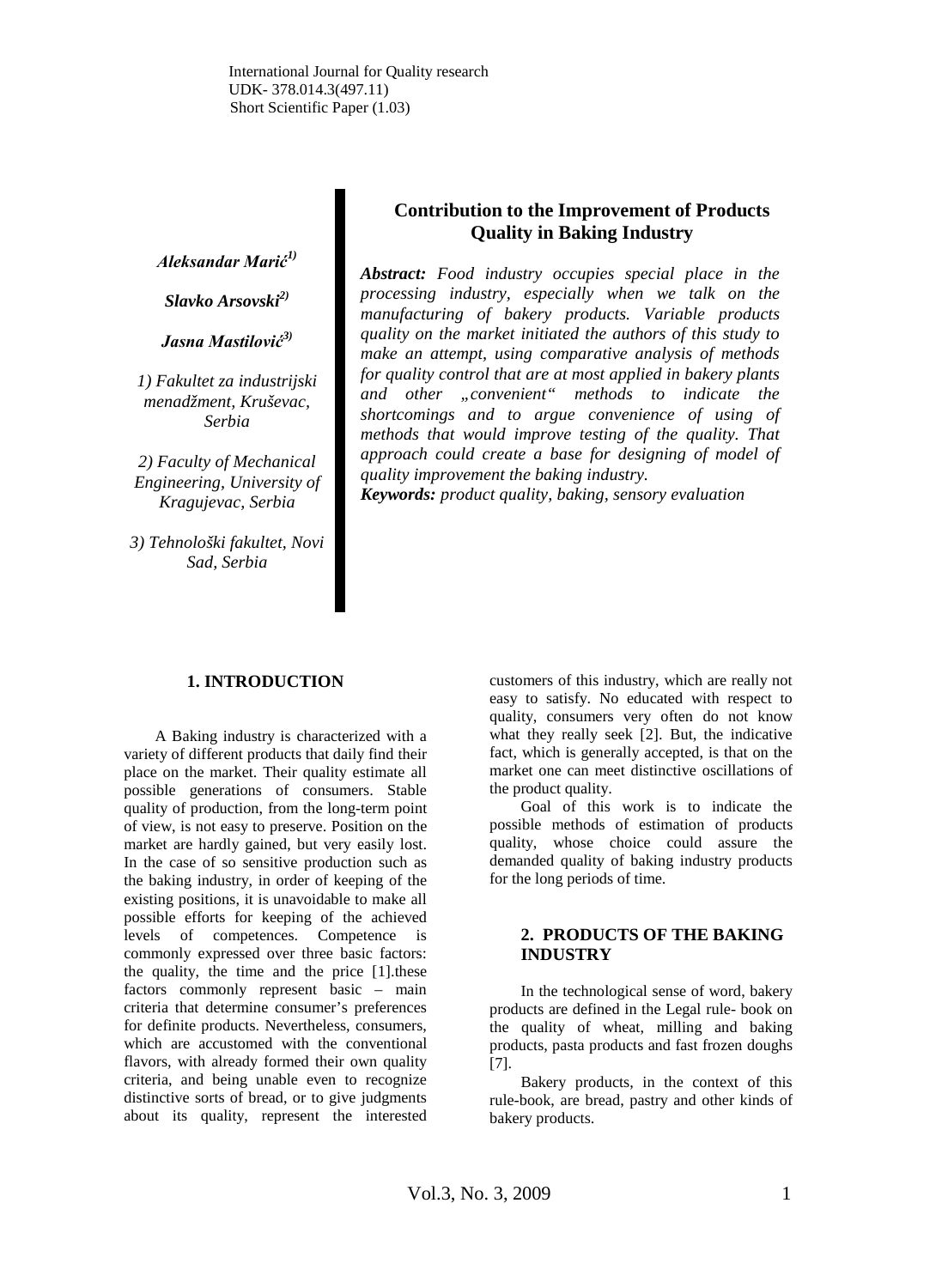

**Bread** is the product obtained by mixing, fermentation, forming and baking of dough obtained from basic raw materials such as: flours obtained from cereals, grists, water or other allowed liquids, baker's yeast and other fermentation aims and table salt. With respect of the improvements of physical and sensory properties and shelf life of bread, the use of additives is allowed.

**Pastries, in the context of the rule-book, are** products similar to bread, but their **weight per piece is not higher than 250 grams.**

**Other kinds of bakery** products, in the context of the rulebook, are products obtained from basic and additional raw materials, as well as additives. These products have distinctive form and are processed by using of procedures differing from procedures used in production of bread and pastry.

Products that were objects of our investigations were bread and pastry. They were chosen, without tendencies of diminishing of the significance of other kinds of bakery products.

# **3. ANALYSIS OF BAKING INDUSTRY OF RASINA REGION FROM PRODUCT QUALITY, CADRE POTENTIALS, CUSTOMER ATTITUDES ON PRODUCT QUALITY POINTS OF VIEW**

The most efficient way of generating of general attitudes about market products quality can be obtained through testing of quality in the whole chain of manufacturing, sales and consumption (market).

Each interested side has its own attitude about the quality and its own evaluation. By synergies of attitudes and evaluations of all mentioned participants it is possible in the fastest manner to recognize points of discrepancies, discover failures and recommend at the very first moment the corrective measures, and thereafter improvement and promotion measures. Such all-inclusive, integral approach to the problem can enable creation of new values owing to the quality promotion



#### *Fig. 1. Superposing of attitudes on the quality : 1 – common attitudes (interests for quality) of manufacturer and consumer; 2 – common attitudes of manufacturer and distributor (salesman); 3 – common attitudes of salesman and consumer; 4 – common attitudes of manufacturer, salesman and consumer*

Superposing of attitudes about quality is shown in the Venn diagram (Figure 1). Goal of such presentation is to stress out interrelations between the interested participants (production, marketing and consumers) oriented to common general aims – the quality, which each participant has to create.

However, results of investigations in frames of our study are related to the investigations oriented to manufacturers and market (consumers).

36 bakery plants in region of Rasina were included, as well as the sample of the market (consumers) that can be considered to be representative. The show results in the case of *manufacturing* refer to: magnitude of the business system, qualification structure of the employed (Table 1, Figure 2), and innovation of knowledge of the employed (Table 2, Figure 3).

Results related to the *market (consumer)*  refer to attitudes and motivations for purchasing as well as on behavior of consumers with respect to fulfilling of their needs and demands.

Analyzing the structure of organizations in the region of Rasina with respect of the human resources (magnitude of the business system), we can find out that:

- 44.44 per cent of organization employs bellow 10 employed,
- 25 per cents of organizations has  $10 -$ 15 employed,
- 8.33 per cents of organizations has 16  $-25$  and  $26 - 40$  employed,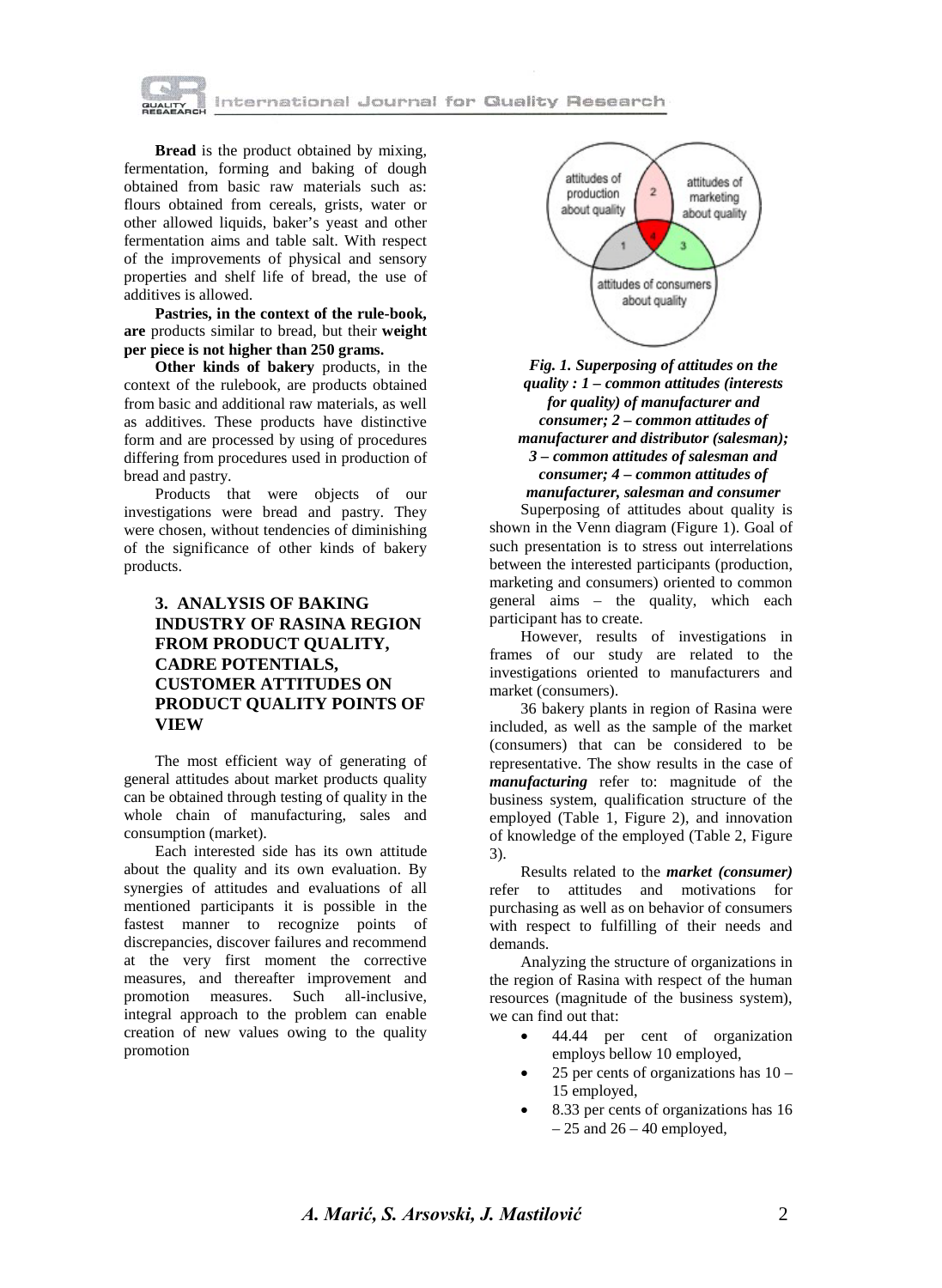

13.90 per cents of organization employ more than 40 workers.

Hence, organizations represent predominantly small manufacturing – business systems.

Number of employed in the immediate production counts 38.36 per cents with respect to the total number of the employed.

Number of qualified bakers and technologists with respect to total number of employed amounts to 10.48 per cents, and with respect to the number employed in production amounts to 27.18 per cents (Figure 2).



*Fig. 2. Human resources structure in bakery plants in the region of Rasina*

| Table 1. Qualification structure of production workers in bakery organizations in the region of<br>Rasina                    |           |          |  |  |  |  |
|------------------------------------------------------------------------------------------------------------------------------|-----------|----------|--|--|--|--|
| Business system/ qualification structure of cadres                                                                           | Frequency | Per cent |  |  |  |  |
| Number of business systems that do not employ qualified workers<br>(technologists and/or qualified bakers) in the production | 12        | 33,33%   |  |  |  |  |
| Number of business systems employing only qualified bakers                                                                   | 21        | 58,33%   |  |  |  |  |
| Number of business systems employing qualified bakers and<br>technologists                                                   |           | 8.33%    |  |  |  |  |



*Fig. 3***.** *Structure of cadres in bakery plants from the point of view of being qualified for performing of tasks of bakery organizations in the region of Rasina*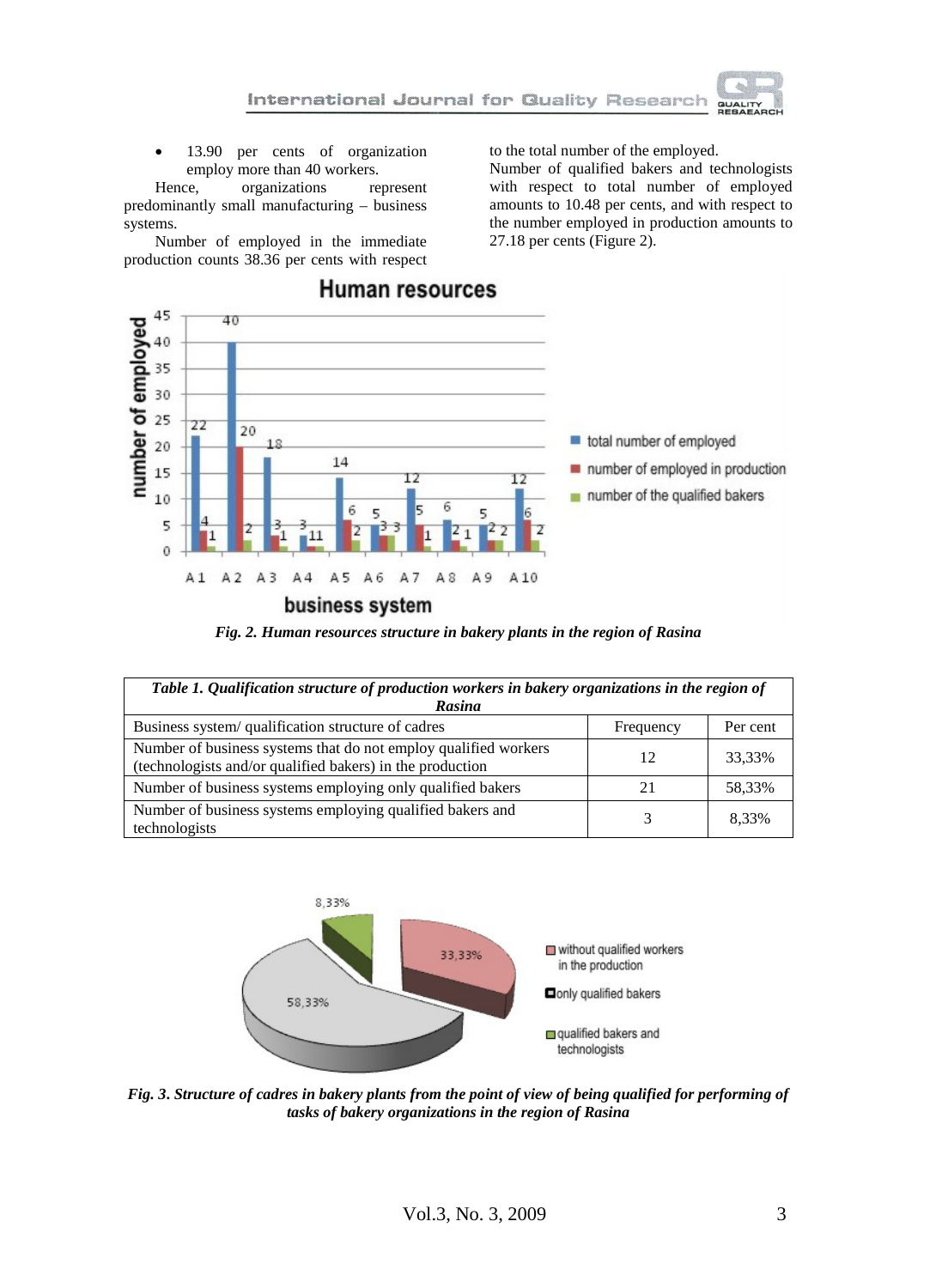

| Table 2. Structure of presence of innovation of knowledge of cadres in bakery plants in the region<br>of Rasina |           |           |  |  |  |  |
|-----------------------------------------------------------------------------------------------------------------|-----------|-----------|--|--|--|--|
| Level of acceptance of new knowledge and<br>activities in improvement of cadres                                 | Frequency | Per cents |  |  |  |  |
| Almost according all criteria and permanently                                                                   |           | 41.67%    |  |  |  |  |
| Partially, only on some criteria                                                                                |           | 16.66%    |  |  |  |  |
| No, or occasionally                                                                                             |           | 41.67%    |  |  |  |  |



*Fig. 4***.** *Shares of education of cadres according to the Table 2 and the given criteria of bakery organizations in the region of Rasina*

Criteria for innovation of knowledge that were mentioned are: participation on scientific – professional convention fairs of baking and equipment, following and acceptance of new knowledge from practice and references (professional journals, text books, internet), scholarships.

Investigations were performed in the Rasina region, with goals to find out the actual state of the baking industry. Communities of Krusevac, Aleksandrovac, Brus, Trstenik, Varvarin and Cicevac were included.

Number of the polled in the communities was chosen in such a way, as to approximately correspond to the magnitude of the community and to number of inhabitants in the Region of Rasina.

Women are carriers of purchasing in the family, and their attitudes can be projected to the choice of the family as the whole, having in mind that their choice during purchasing has to unite attitudes of all family members, so that they all have to be satisfied. Totally 273 families were polled, with totally 1145 of participants. Results presented in this work are only one part of the designed project with considerably broader frames, either from aspects of the predetermined scientific aims, or from aspects of participants questionarried.

The importance of bread for nourishment, consumers described with the following attributes:

- Main food10.26%,
- Important 45.06%,
- Very important 25,64%,
- Less important 13.92%, and
- Negligible 4.40%.

It is clear that 81.68% of the polled population consider bred as being very important in the nourishment, and only 18.32% of population do not consider it as food of special importance.

Ranking of factors that have effects on **decision about purchasing of the product,**  consumers priorities were as follows.

- 1. Product quality,
- 2. Product freshness,
- 3. Regular supplying,
- 4. Price
- 5. Assortment,
- 6. Kindness of salesmen,
- 7. Personal liability,
- 8. Packaging,
- 9. Good marketing, and
- 10. Recommendation of a friend.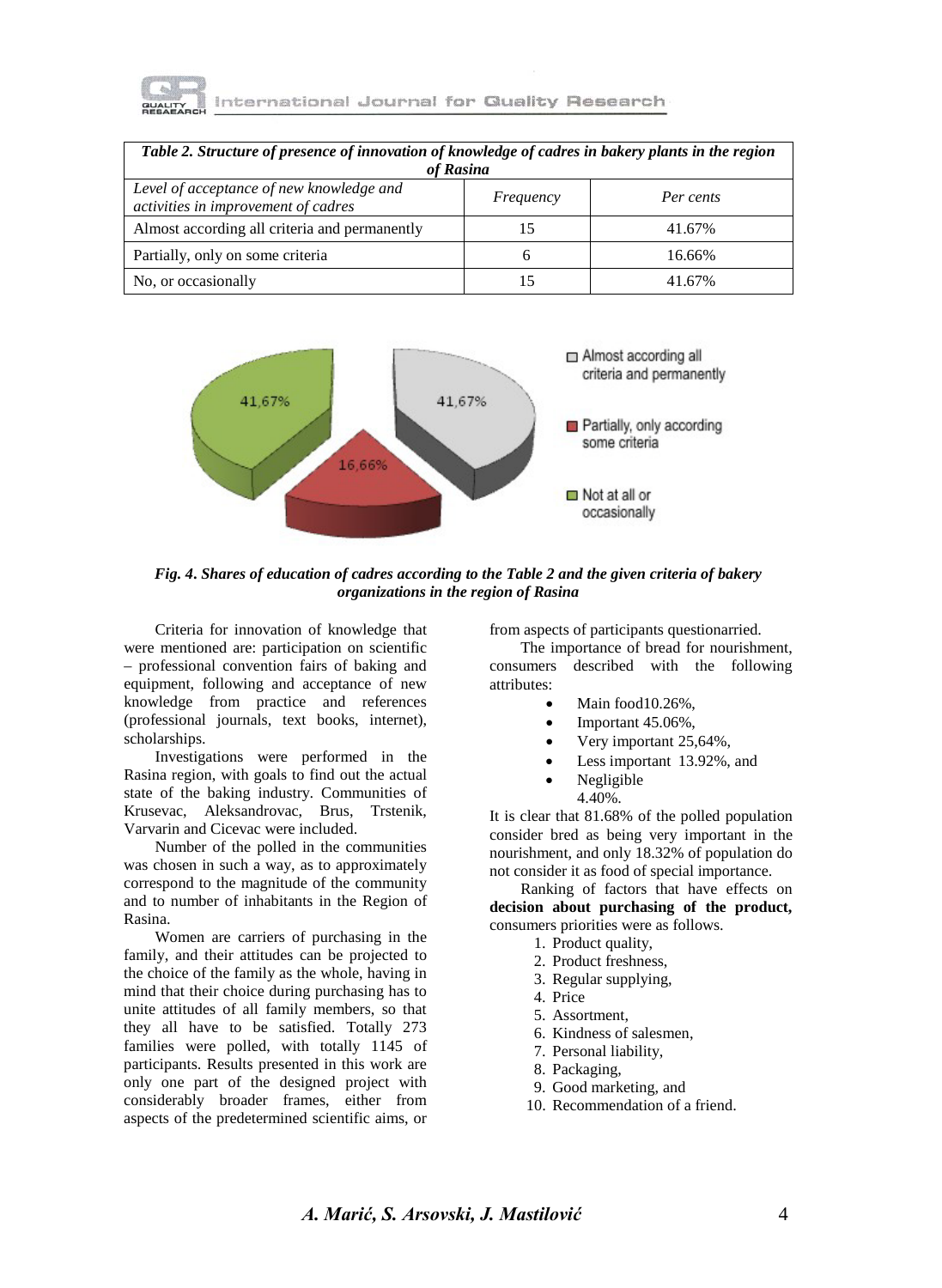International Journal for Quality research UDK- 378.014.3(497.11) Short Scientific Paper (1.03)



*Fig. 5. Consumer attitudes about quality of baker's products (bread and pastry) on the market*

Key factors for the quality (attributes influencing the quality) of bakery products, according to the attitudes of consumers, are:

- 1. Raw materials quality,
- 2. Technology,
- 3. Sanitation, and
- 4. Baker's knowledge and experiences.

Quality parameters of bakery products, according opinions of consumers, ranked according their significance, are:

- 1. Flavor (odor and taste)
- 2. Appearance of crust,
- 3. Volume,
- 4. Keeping manner,
- 5. Choice of packaging and packaging procedure,
- 6. Symmetry of form.

The mentioned attitudes (Figure 5), evaluation procedures and importance of bakery products for the nourishment of consumers make represent guidelines of action, not only for manufacturers, but for all interested participants in the baking industry. Using these arguments, the authors of this article wanted to point out the significance of products with respect to consumers, and to contribute to the choice of the optimal methods of estimation of the products quality.

The most often applied method of quality control in bakery organizations in region of Rasina is the evaluation by scoring.

# **4. EVALUATION OF PRODUCTS QUALITY BY SCORING**

Scoring system is used when it is

necessary to achieve complete sensory evaluation of some product. Particular product properties are scored with numerical values, and at that time, each property, i.e. the quality element, possesses the distinctive coefficient of importance. Score multiplied with the corresponding coefficient of importance gives total number of scores for the given element of quality. For such system of evaluation exist schemes with different numbers of scores, and as optimal number a scheme with scores between 20 and 50 can be adopted [4].

For applying of this method, the most significant is the properly estimation of coefficients of importance values for distinctive quality elements, in frames of the design, so that they correspond to their significance with respect to total quality of the product being evaluated. The role of coefficient of importance in sensory evaluation scheme is the avoidance of interfering of scores.

Flour-based products are specific because, besides to odor and taste, their quality largely depends on appearance and crumb texture. To be able to evaluate some product properly, panelist has to be familiar with basic characteristics of the product, and technology of its production.

During making the choice of the method of sensory evaluation, it should be kept in mind that "the best method" never exists. The choice of the method primarily depends on results and purposes of evaluation.

Bread is evaluated with total count of scores obtained with using of such procedur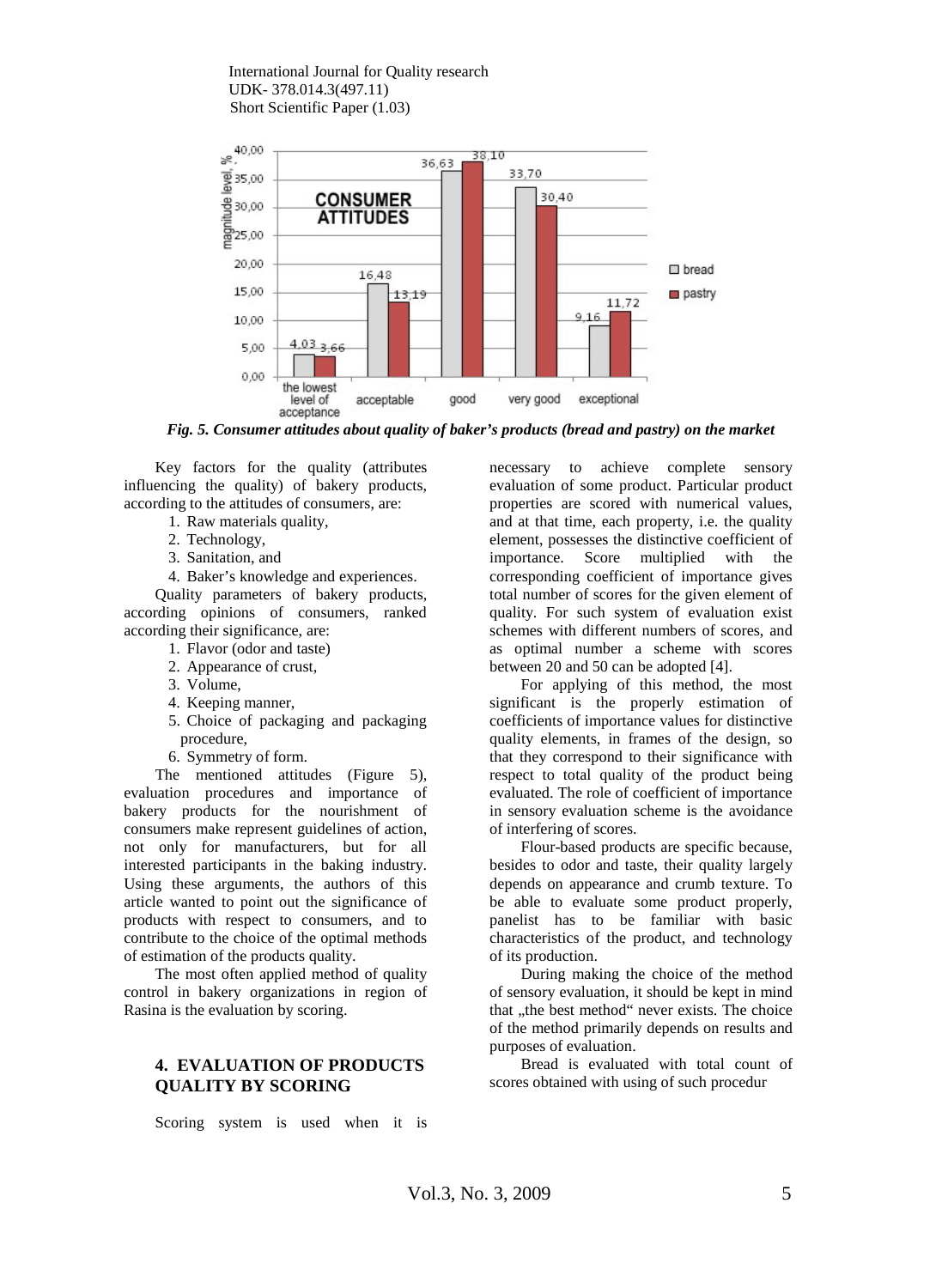International Journal for Quality research UDK- 378.014.3(497.11) Short Scientific Paper (1.03)

| Scores     | Description                | Marks    |
|------------|----------------------------|----------|
| >40        | Unacceptable for marketing | $1 - 2$  |
| $41 - 60$  | Satisfactory               | $3 - 4$  |
| $61 - 80$  | Good                       | $5 - 6$  |
| $81 - 90$  | Very good                  | $7 - 8$  |
| $91 - 100$ | Excellent                  | $9 - 10$ |

#### *DATA ON THE EVALUATION OF BREAD (an example)*

Date und time of evaluation Sort of the product<br>
First name and name of evaluator<br>
Bogicevic Mihajlo First name and name of evaluator

Name of the enterprise DP ,,Branko Perisic", Krusevac<br>Date und time of evaluation Apr. 13th, 2005

| Sample label             |                              | $T-850$        |         |                |         |                |         |                |         |                |             |
|--------------------------|------------------------------|----------------|---------|----------------|---------|----------------|---------|----------------|---------|----------------|-------------|
| Declared mass            |                              | 700g.          |         |                |         |                |         |                |         |                |             |
| Measured mass            |                              | 685 g.         |         | 712 g.         |         | 713 g.         |         | 714 g.         |         | 710 g.         |             |
| Sample number            |                              |                |         | 2              |         | 3              |         | 4              |         | .5             |             |
| Quality<br>elements      | Coefficient of<br>importance | B              | Ax<br>B | B              | Ax<br>B | B              | Ax<br>B | B              | Ax<br>B | B              | A<br>X<br>B |
| Appearance               | 3                            | 3              | 9       | $\overline{4}$ | 12      | 5              | 15      | 5              | 15      | 5              | 15          |
| Volume                   | 4                            | 5              | 20      | 5              | 20      | 5              | 20      | 5              | 20      | 5              | 20          |
| Crumb<br>appearance      | 5                            | $\overline{4}$ | 20      | $\overline{4}$ | 20      | $\overline{4}$ | 20      | $\overline{4}$ | 20      | 3              | 15          |
| Crust and<br>crumb odor  | 3                            | $\overline{4}$ | 12      | $\overline{4}$ | 12      | $\overline{4}$ | 12      | 5              | 15      | $\overline{4}$ | 12          |
| Crust and<br>crumb taste | $\overline{5}$               | $\overline{4}$ | 20      | $\overline{4}$ | 20      | $\overline{4}$ | 20      | $\overline{4}$ | 20      | 4              | 20          |
| Total sum of<br>scores   | 20                           |                | 81      |                | 84      | 87             |         |                | 90      | 92             |             |

Notes: A = Coefficient of importance; B = Assigned marks for the quality element; a  $x B =$  Number of scores

The following histogram shows application of control of the finished products quality in the baking enterprises in the region of Rasina (Figure 6).<br>  $\geq 100$ 



### Implementation of norms

*Fig. 6. Quality control in the baking industry in the region of Rasina*

As it can be seed, some 5.5 per cents of organization perform almost not the control of their finished products quality, what represents significant share. Their quality controls a limited on the free judgment of workers in the production. It is internal control form, with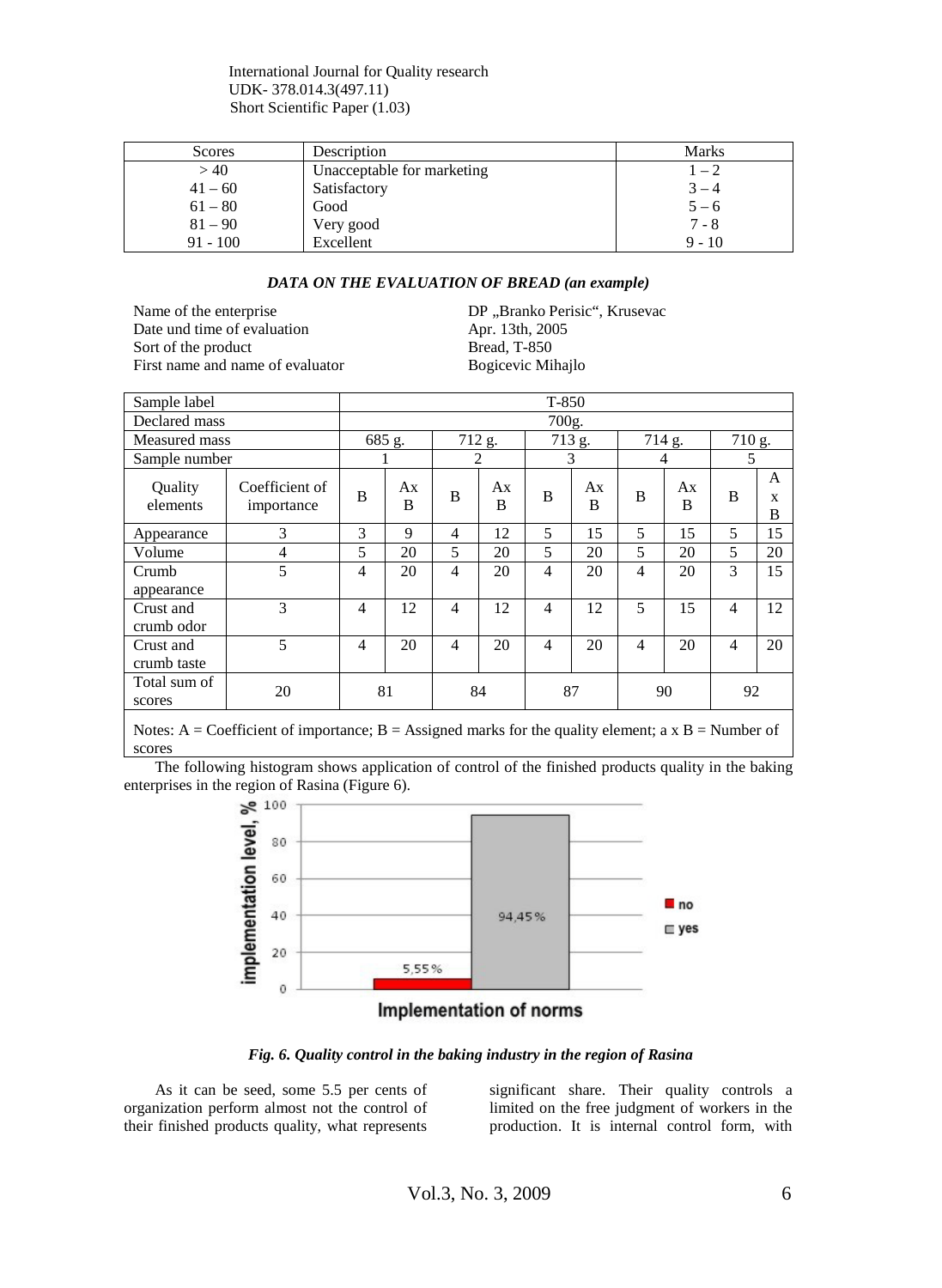

estimation of the quality, without any defined parameters that could be measured (for instance, in internal laboratory of the plant). These organizations do not apply any external control, even not in the Institution for protection of human health. The remaining 96 per cent of organizations perform integrity controls of their production in the Institution for human health protection, but only 9.1 per cents of organizations has their own laboratory for the quality control.

Therefore, our investigations show that the problem of quality control in bakery plants in the region of Rasina is to be recognized as one of the most serious problems.

# **5. CHOICE AND ANALYSIS OF CONVENIENT METHODS FOR EVALUATION OF THE QUALITY**

For obtaining of the all-inclusive and detailed data concerning sensory characteristics of bread for its evaluation purposes, whole set of different possibilities exists. The choice of the most appropriate method, which could lifer optimal results prom their significance point of view, depends of the facts that determine for which purposes are such results needed.

When considering consumer attitudes, first of all hedonic methods are applied. They require a sample of consumers which is statistically large enough for elaboration of questionnaire results. Such panels have to contain 50 polled subjects, or more. Because of that, tests have to be designed so that they give clear formulation of tasks, so that the questionarried would not have any dilemmas. Tests have to be performed in short period of time, under circumstances that require not special environment condition [5]. For investigations are normally applied tests with paired samples or triangle tests, where consumers are asked to make their preference with respect to question "which of the two products is better?, or "which of three products is different with respect to the other two?.

On the other hand, for the purposes of development of bakery products, it is unavoidable to apply methods of sensory estimations with more details describe sensory properties, and for evaluations, tested, trained, experienced panelists have to be used [6]. In such cases, different aspects of sensory evaluations are considered, using visual, olfactory, gustatory and palpatory techniques that enable detailed judgment of particular quality aspects.

Visual technique of evaluation of sensory properties lifers data on the products appearance, inclusive their correctness and acceptability, as well as product color, its hue, brightness and homogeneity. Visual technique lifers also numerous data related with cut of the bread, beginning with the crust thickness, over connection of crust and crumb, till to the bread crumb, including one more its hue and color homogeneity. The special significance for the development of the products, from the point of view of visual evaluations, have judgments referring to the crumb structure, including its homogeneity, equality, size and fineness of porosity of the crumb.

Palpatory technique lifers for bread the data that reflect its crumb properties, such as moisture, crumbliness and elasticity, and for crust, palpatory technique lifers data on its brittleness and softness.

Evaluation of bread with olfactory technique means the obtaining of data on flavor, note and intensity of odor of products. Gustatory technique lifers the data on the strength and note of taste, on chewiness and fatness of the product.

## **4. CONDUSION**

Having in mind that the introduction of such sophisticated evaluation of bread imposes complex training of evaluators, its application in our conditions is still limited to investigations, although such an approach to bread evaluations and its interrelating with attitudes of consumers should and can bi backbone of improvements and development of bakery products of the top quality, compatible with consumer expectations, representing the basic element for realization of competitive advantages in baking industry.